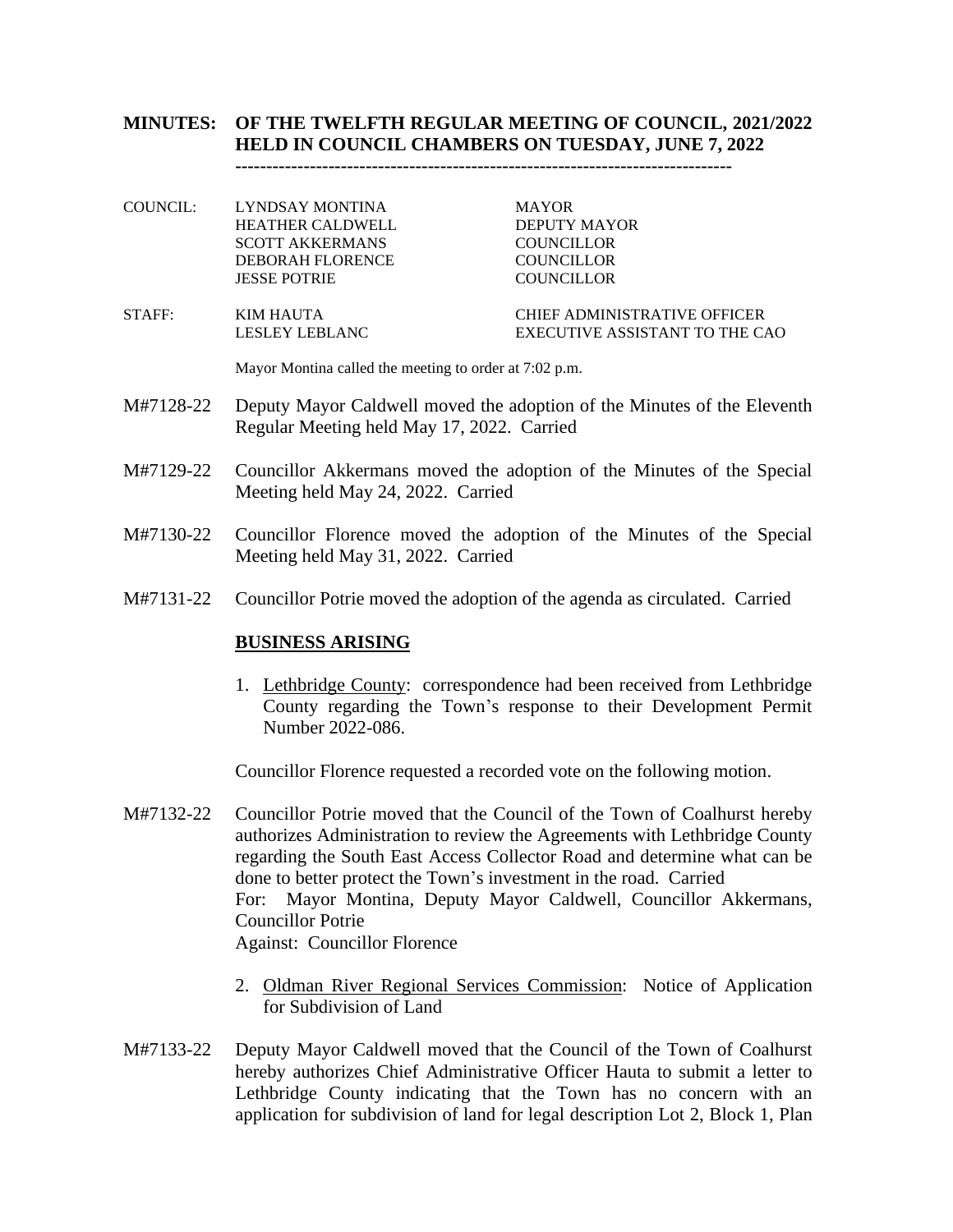## **Page 2 MINUTES: OF THE TWELFTH REGULAR MEETING OF COUNCIL, 2021/2022 HELD ON TUESDAY, JUNE 7, 2022**

 **--------------------------------------------------------------------------------**

0912279 within NE1/4 21-9-22-W4M, Lethbridge County, for the creation of two new titles for Grouped Country Residential. Carried

# **BY-LAWS/REPORTS**

The following reports were received and reviewed by Council:

## 1. **Committee Minutes:**

- a. Emergency Advisory Committee: held May 30, 2022
- M#7134-22 Councillor Florence moved that the Council of the Town of Coalhurst hereby approves the monthly remuneration for Fire Chief - \$400.00, Deputy Fire Chief - \$300.00, Director of Emergency Management - \$400.00 and Deputy Director of Emergency Management - \$300.00. Furthermore, that Administration amend Policy No. 23-01-13 – Payments to reflect the change for the Fire Department positions. Carried
- M#7135-22 Deputy Mayor Caldwell moved that the Council of the Town of Coalhurst hereby authorize Administration to draft a policy regarding compensation for a Director of Emergency Management and Deputy Director of Emergency Management position similar to Policy No. 23-01-13 – Payments, with the exception of the On Call provision. Carried
- M#7136-22 Councillor Akkermans moved that the Committee Minutes presented in this meeting are accepted. Carried

## 2. **CAO Report:**

CAO Hauta presented a written report to Council.

- i. CAO
	- 2022 Operating and Capital Budget Highlights
	- Main Constructed Wetland Stormwater Facility
	- Regional Emergency Management Proposal
	- Director of Emergency Management (DEM)
- M#7137-22 Mayor Montina moved that the Council of the Town of Coalhurst hereby rescinds M#7111-22. Carried
- M#7138-22 Councillor Akkermans moved that the Council of the Town of Coalhurst hereby appoints Chris Evetts as Interim Director of Emergency Management effective immediately, replacing Chief Administrative Officer Hauta. Carried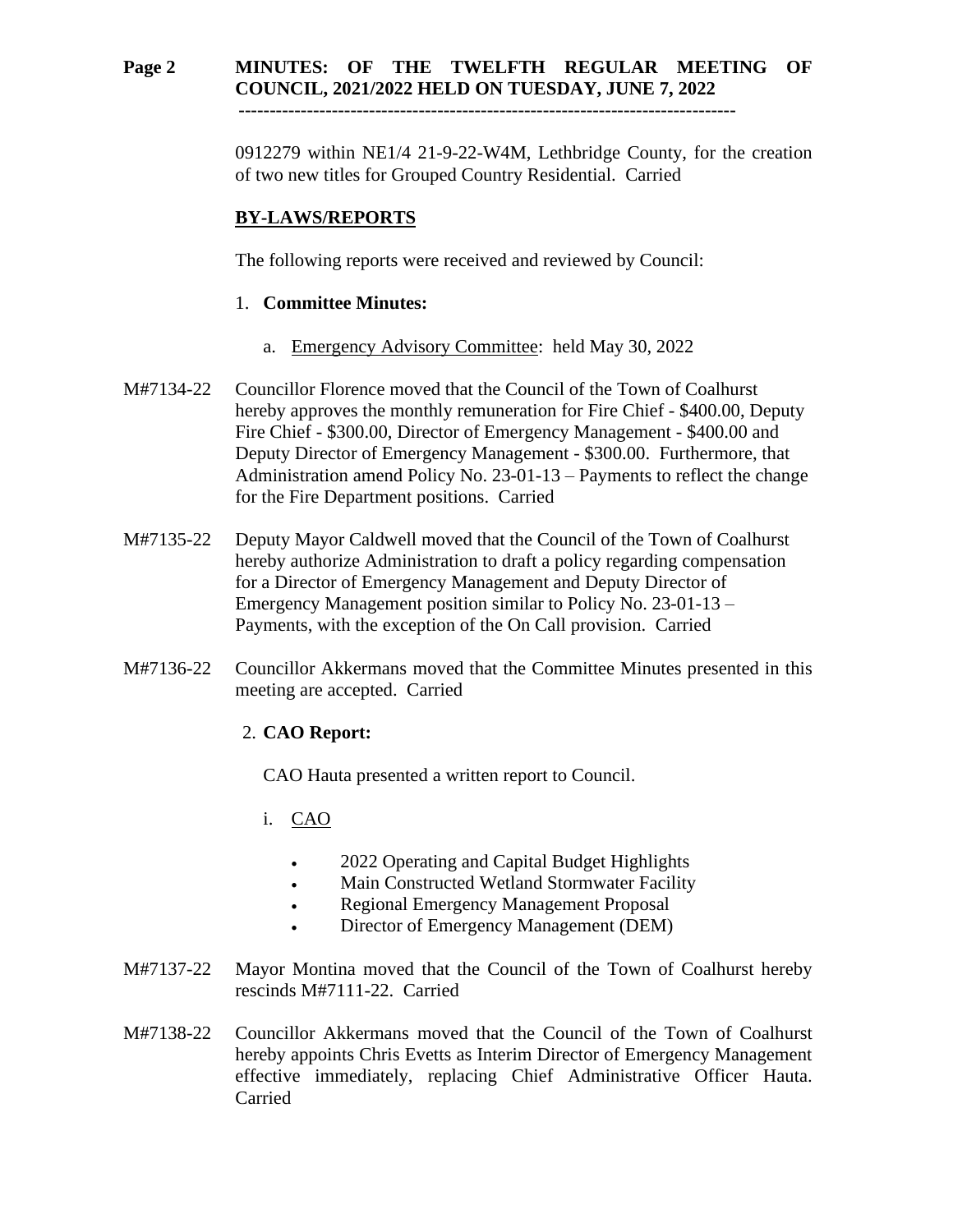# **Page 3 MINUTES: OF THE TWELFTH REGULAR MEETING OF COUNCIL, 2021/2022 HELD ON TUESDAY, JUNE 7, 2022**

 **--------------------------------------------------------------------------------**

- ii. Director of Operations
	- New Garbage Truck
	- Inspection of the Town's Water Distribution Reservoir
	- Spray Park Deck Coating
	- 2022 Roads and Sidewalks Project
- M#7139-22 Councillor Potrie moved that the Chief Administrative Officer's Report is hereby accepted as presented. Carried

### 3. **Council Member Reports/Questions**

In addition to the internal committee meetings already reported, Council members gave reports on their attendance at external Boards, seminars, asked questions and provided other information.

- a. Councillor Florence: Elected Officials Education Program Land Use Planning and Development Approvals, Community Futures Lethbridge Region meeting, Strategic Planning Session
- b. Councillor Potrie: Oldman River Regional Services Commission Annual General Meeting, Strategic Planning Session
- c. Deputy Mayor Caldwell: Strategic Planning Session
- d. Councillor Akkermans: Municipal Subdivision and Development Appeal Board Hearing, SouthGrow Regional Initiative Executive meeting, Strategic Planning Session
- e. Mayor Montina: Strategic Planning Session

#### 4. **External Reports**

- a. SouthGrow Regional Initiative: 2022 Annual General Meeting
- M#7140-22 Councillor Florence moved that the External Reports presented in this meeting are accepted. Carried

### **CORRESPONDENCE**

- a. Alberta Municipal Affairs re: MSI and CCBF Funding Amounts
- b. Lethbridge County re: Fire Restriction in Effect for Lethbridge County
- c. Alberta Municipalities re: Resolutions Deadline
- d. Alberta Municipalities re: Awards
- e. Government of Alberta re: 2022 Stars of Alberta Volunteer Awards
- f. Town of Fox Creek, Town of Tofield re: Support for the RCMP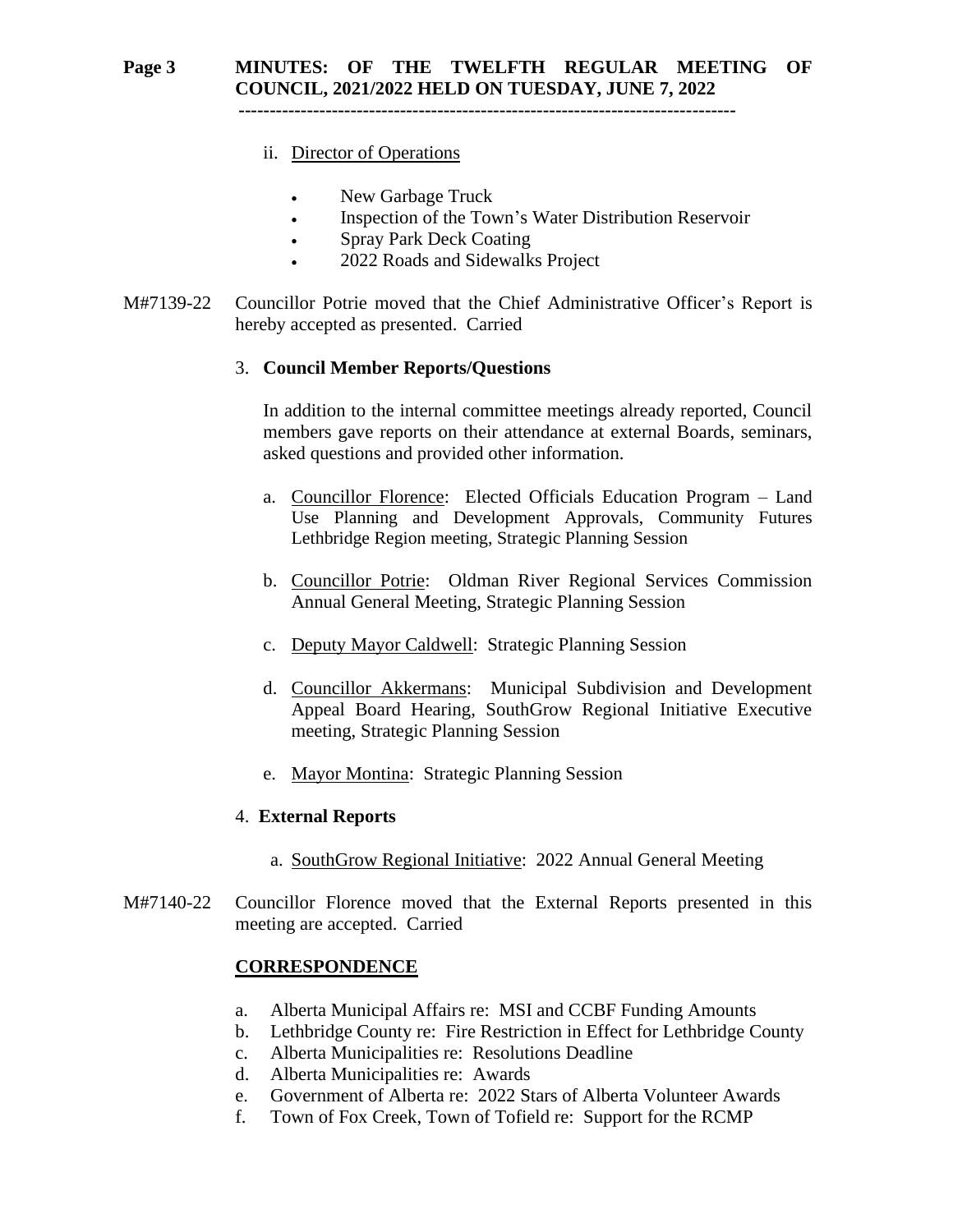# **Page 4 MINUTES: OF THE TWELFTH REGULAR MEETING OF COUNCIL, 2021/2022 HELD ON TUESDAY, JUNE 7, 2022**

 **--------------------------------------------------------------------------------**

- g. Town of Redcliff, Town of Bon Accord, Town of Tofield re: Utility Fees
- h. Government of Alberta re: COVID-19 Update
- i. FortisAlberta re: Electric Vehicle & Charger Resource Page (separate attachment)
- M#7141-22 Councillor Florence moved that Beth Barclay hereby be nominated for the 2022 Stars of Alberta Volunteer Awards, subject to the conditions for the nomination criteria. Carried
- M#7142-22 Councillor Akkermans moved that the correspondence presented in this meeting is hereby acknowledged and filed. Carried

### **OTHER BUSINESS**

- a. Irene Hildebrandt: Paving Back Alley Improvement
- M#7143-22 Councillor Potrie moved that the Council of the Town of Coalhurst hereby authorizes Chief Administrative Officer Hauta to acknowledge receipt of a letter from Irene Hildebrandt regarding a request for a back alley improvement at 416 – 51 Avenue. Carried
	- b. Recreation and Culture Committee: Assets from the Miner's Days Society

Councillor Florence requested a recorded vote on the following motion.

M#7144-22 Deputy Mayor Caldwell moved that the Council of the Town of Coalhurst hereby authorizes the transfer of the monetary and physical assets from the Miner's Days Historical Association of Coalhurst to the Coalhurst Parks and Recreation Society. Funds are to be held in trust and used only for the provision of future Miner's Days activities. Carried For: Mayor Montina, Deputy Mayor Caldwell, Councillor Akkermans, Councillor Potrie Against: Councillor Florence

Councillor Florence requested a recorded vote on the following motion.

- M#7145-22 Councillor Florence moved to refer a conversation regarding best practices on how to support all community groups and non-profit organizations to a future Committee of the Whole meeting. Carried Unanimously
	- c. Municipal Affairs Minister, Ric McIver: Local Government Fiscal Framework Engagement